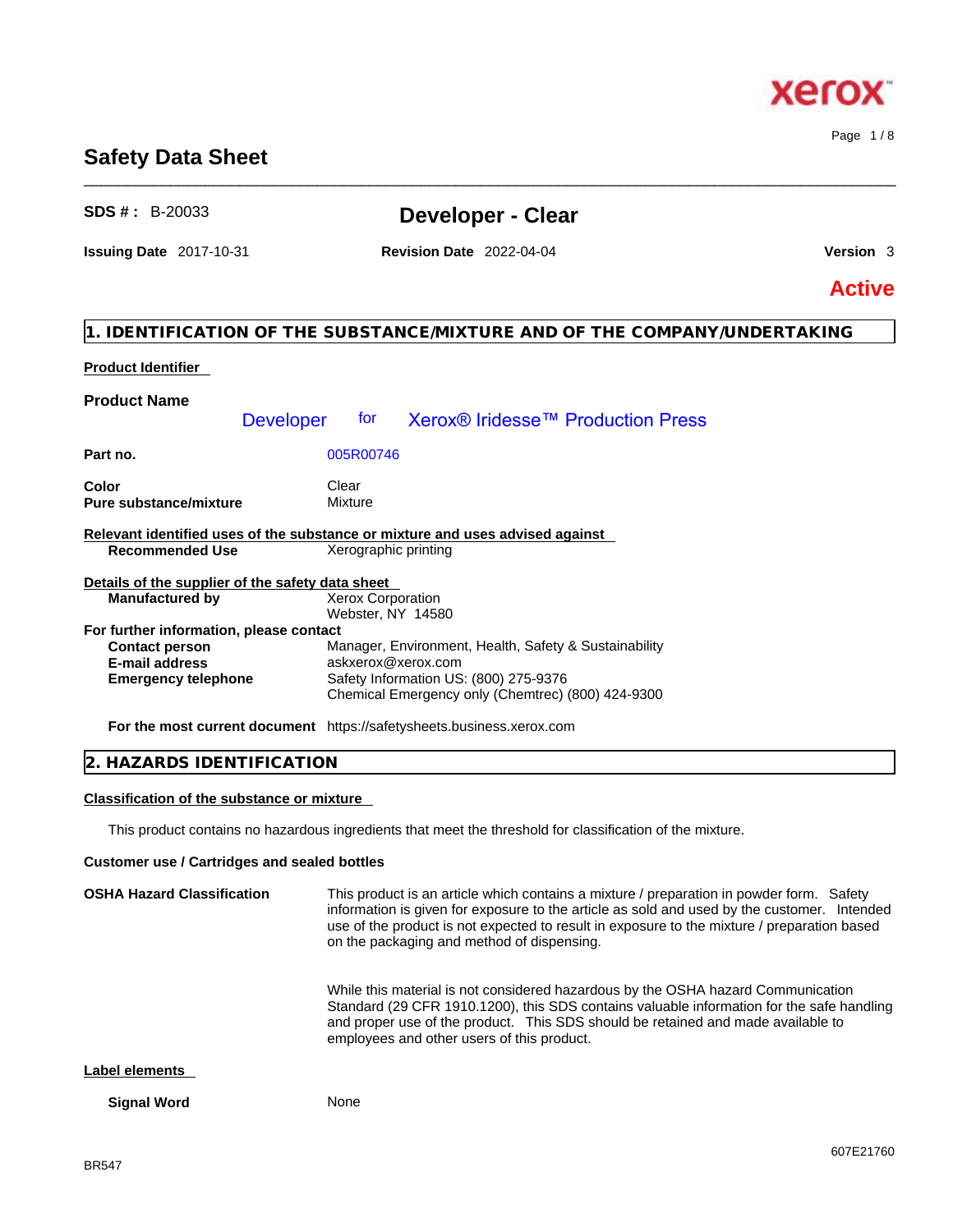

| <b>Hazard Statements</b>        | None required |
|---------------------------------|---------------|
| <b>Precautionary Statements</b> | None required |

#### **Other hazards**

Not a PBT according to REACH Annex XIII

#### **3. COMPOSITION/INFORMATION ON INGREDIENTS**

#### **Mixtures**

| <b>Chemical Name</b> | CAS No.     | Weight % | <b>Classification (Reg.</b><br>1272/2008) | <b>Hazard Statements I</b> |
|----------------------|-------------|----------|-------------------------------------------|----------------------------|
| Ceramic materials    | Proprietary | 80-90    | $-1$                                      | --                         |
| Resin                | Proprietary | <10      | $\overline{\phantom{a}}$                  | $- -$                      |
| Carbon Black         | 1333-86-4   |          | $-1$                                      | $- -$                      |
| Titanium dioxide     | 13463-67-7  |          | Carc (Inhal) 2                            | H <sub>351</sub>           |

"--" indicates no classification or hazard statements apply.

Full text of H- statements: see section 16

#### **4. FIRST AID MEASURES**

#### **Description of first-aid measures**

| <b>General advice</b> | For external use only. When symptoms persist or in all cases of doubt seek medical advice.                                                 |
|-----------------------|--------------------------------------------------------------------------------------------------------------------------------------------|
|                       | Show this material safety data sheet to the doctor in attendance.                                                                          |
| Eye contact           | Immediately flush with plenty of water. After initial flushing, remove any contact lenses and<br>continue flushing for at least 15 minutes |
| <b>Skin contact</b>   | Wash skin with soap and water                                                                                                              |
| <b>Inhalation</b>     | Move to fresh air                                                                                                                          |
| Ingestion             | Rinse mouth with water and afterwards drink plenty of water or milk                                                                        |

**Most important symptoms and effects, both acute and delayed**

| <b>Acute toxicity</b>                |                                                                                           |  |
|--------------------------------------|-------------------------------------------------------------------------------------------|--|
| Eyes                                 | No known effect                                                                           |  |
| <b>Skin</b>                          | No known effect                                                                           |  |
| <b>Inhalation</b>                    | No known effect                                                                           |  |
| Ingestion                            | No known effect                                                                           |  |
| <b>Chronic toxicity</b>              | No known effects under normal use conditions                                              |  |
| <b>Main symptoms</b>                 | Overexposure may cause:                                                                   |  |
| <b>Aggravated Medical Conditions</b> | mild respiratory irritation similar to nuisance dust.<br>None under normal use conditions |  |
|                                      | Indication of immediate medical attention and special treatment needed                    |  |

#### **Indication of immediate medical attention and special treatment needed Protection of first-aiders** No special protective equipment required **Notes to physician** Treat symptomatically

#### **5. FIRE-FIGHTING MEASURES**

#### **Extinguishing media**

**Suitable extinguishing media** Use water spray or fog; do not use straight streams, Foam **Unsuitable extinguishing media** Do not use a solid water stream as it may scatterand spread fire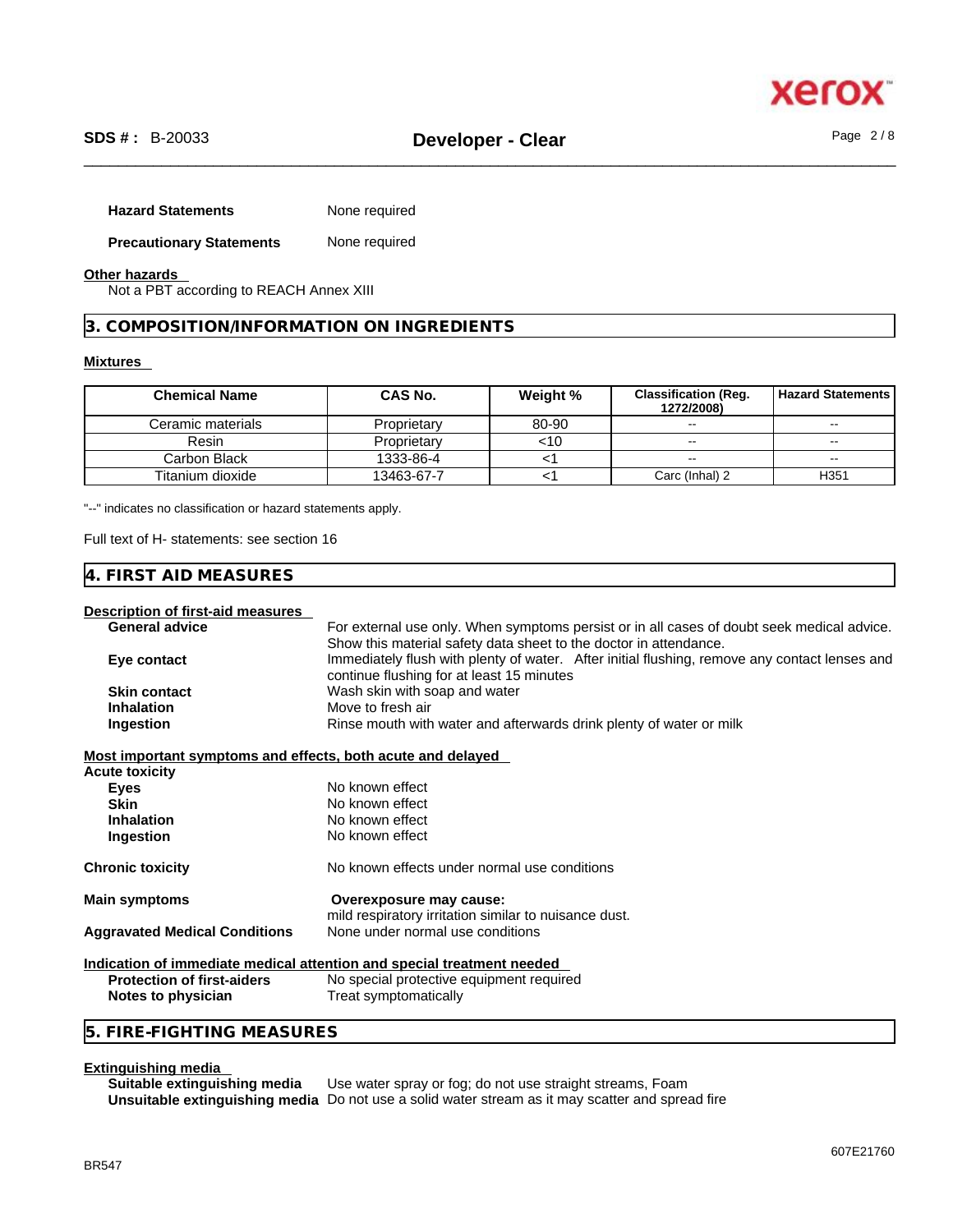

#### **Special hazards arising from the substance or mixture**

Fine dust dispersed in air, in sufficient concentrations, and in the presence of an ignition source is a potential dust explosion hazard

#### **Hazardous combustion products**

Hazardous decomposition products due to incomplete combustion, Carbon oxides, Nitrogen oxides (NOx)

#### **Advice for fire-fighters**

In the event of fire and/or explosion do not breathe fumes. Wear fire/flame resistant/retardant clothing. Use self-contained pressure-demand breathing apparatus if needed to prevent exposure to smoke or airborne toxins. Wear self-contained breathing apparatus and protective suit

## **Other information**

| <b>Flammability</b> | Not flammable. Will not readily ignite. |
|---------------------|-----------------------------------------|
| Flash point         | Not applicable                          |
|                     |                                         |

#### **6. ACCIDENTAL RELEASE MEASURES**

#### **Personal precautions, protective equipment and emergency procedures** Avoid breathing dust

#### **Environmental precautions**

Although toner is not an aquatic toxin, microplastics may be a physical hazard to aquatic life and should not be allowed to enter drains, sewers, or waterways

#### **Methods and material for containment and cleaning up**

| <b>Methods for containment</b> | Prevent dust cloud                                                                 |
|--------------------------------|------------------------------------------------------------------------------------|
| Methods for cleaning up        | Use an electrically protected vacuum cleaner to remove excess, then wash with COLD |
|                                | water. Hot water fuses the toner, making it difficult to remove                    |

#### **Reference to other sections**

See section 12 for additional ecological information See Section 13 for additional information

**7. HANDLING AND STORAGE** 

## **Precautions for safe handling**

Handle in accordance with good industrial hygiene and safety practice, Avoid dust accumulation in enclosed space, Prevent dust cloud

**Hygiene measures** None under normal use conditions

#### **Conditions for safe storage, including any incompatibilities**

**Technical measures and storage conditions**

Keep container tightly closed in a dry and well-ventilated place, Store at room temperature

**Incompatible products** None

#### **Specific end uses**

Xerographic printing

#### **8. EXPOSURE CONTROLS/PERSONAL PROTECTION**

**Control parameters Exposure Limits**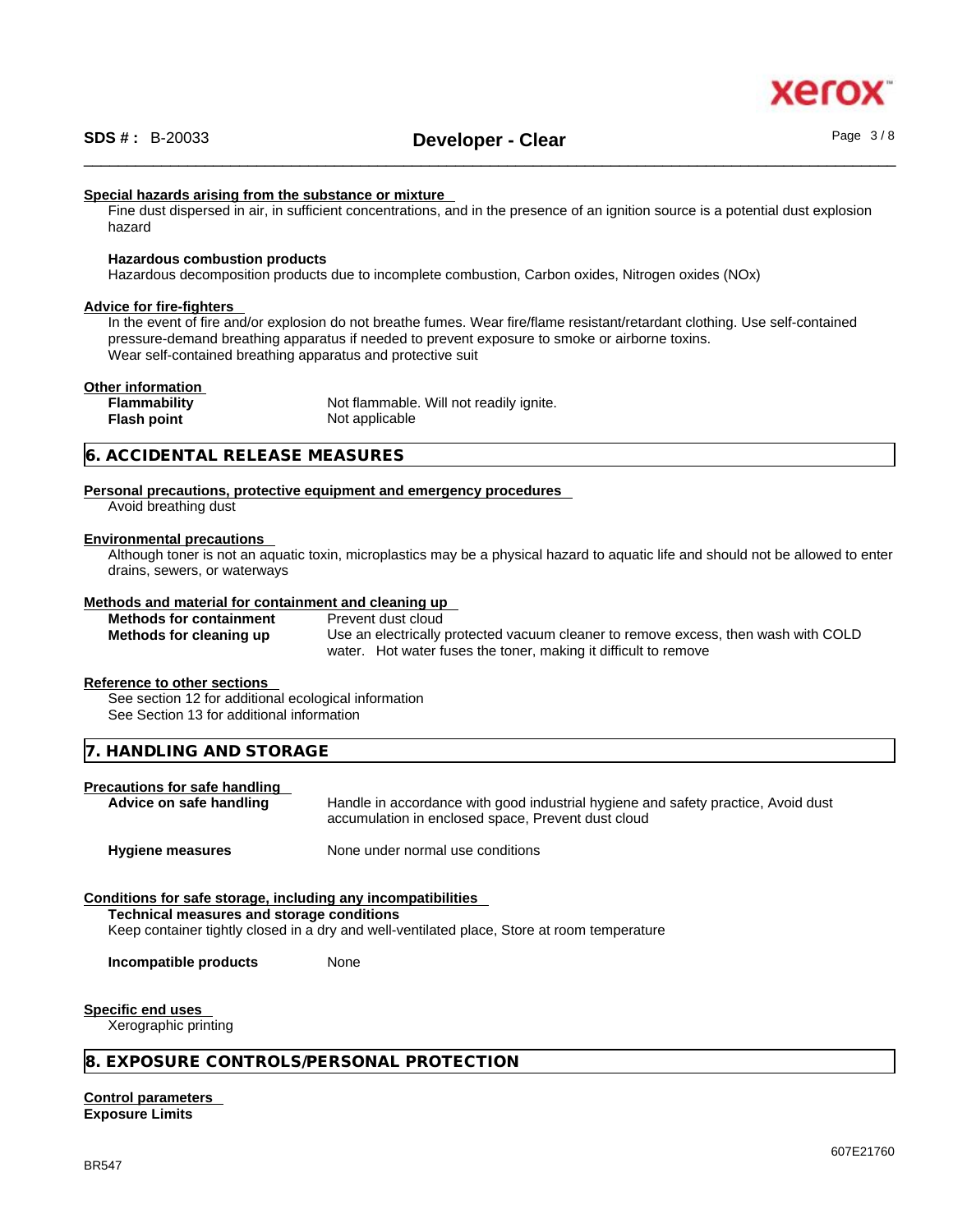

| <b>ACGIH TLV TWA</b>        | 10 mg/m <sup>3</sup> (inhalable particles) |
|-----------------------------|--------------------------------------------|
| <b>ACGIH TLV TWA</b>        | 3 mg/m <sup>3</sup> (respirable dust)      |
| <b>OSHA PEL TWA</b>         | 15 mg/m <sup>3</sup> (total dust)          |
| <b>OSHA PEL TWA</b>         | 5 mg/m <sup>3</sup> (respirable dust)      |
| <b>Xerox Exposure Limit</b> | $2.5 \text{ mg/m}^3$ (total dust)          |
| <b>Xerox Exposure Limit</b> | 0.4 mg/m <sup>3</sup> (respirable dust)    |

#### **Component Information**

| <b>Chemical Name</b> | <b>ACGIH TLV</b>                                     | <b>OSHA PEL</b>             |
|----------------------|------------------------------------------------------|-----------------------------|
| Ceramic materials    | TWA: 5 mg/m <sup>3</sup> TWA: 0.02 mg/m <sup>3</sup> | Ceiling: $5 \text{ mg/m}^3$ |
|                      | TWA: $0.1$ mg/m <sup>3</sup>                         |                             |
| Carbon Black         | TWA: $3 \text{ ma/m}^3$                              | TWA: $3.5 \text{ mg/m}^3$   |
| Titanium dioxide     | TWA: $10 \text{ mg/m}^3$                             | TWA: $15 \text{ mg/m}^3$    |

**Exposure controls** 

**Engineering measures** None under normal use conditions

#### **Individual protection measures, such as personal protective equipment (PPE)**

| <b>Eye/Face protection</b>    | No special protective equipment required  |
|-------------------------------|-------------------------------------------|
| <b>Hand protection</b>        | No special protective equipment required  |
| Skin and body protection      | No special protective equipment required  |
| <b>Respiratory protection</b> | No special protective equipment required. |
| <b>Thermal hazards</b>        | None under normal processing              |

#### **Environmental Exposure Controls**

**Environmental Exposure** Keep out of drains, sewers, ditches and waterways

**Controls** 

**9. PHYSICAL AND CHEMICAL PROPERTIES** 

#### **Information on basic physical and chemical properties**

| Appearance<br><b>Physical state</b><br>Color                                     | Powder<br>Solid<br>Clear          |                                                                             | Odor<br><b>Odor threshold</b><br>рH | Faint<br>Not applicable<br>Not applicable                                                    |
|----------------------------------------------------------------------------------|-----------------------------------|-----------------------------------------------------------------------------|-------------------------------------|----------------------------------------------------------------------------------------------|
| <b>Flash point</b>                                                               |                                   | Not applicable                                                              |                                     |                                                                                              |
| <b>Melting / Freezing Point</b><br><b>Boiling point/range</b><br>Softening point |                                   | Not applicable<br>Not applicable<br>$49 - 60 °C$                            | 120 - 140 °F                        |                                                                                              |
| <b>Evaporation rate</b><br><b>Flammability</b>                                   | <b>Flammability Limits in Air</b> | Not applicable<br>Not flammable. Will not readily ignite.<br>Not applicable |                                     |                                                                                              |
| Vapor pressure<br>Vapor density                                                  |                                   | Not applicable<br>Not applicable                                            |                                     |                                                                                              |
| <b>Specific gravity</b>                                                          |                                   | $4 - 5$                                                                     |                                     |                                                                                              |
| <b>Water solubility</b><br><b>Partition coefficient</b>                          |                                   | Negligible<br>Not applicable                                                |                                     |                                                                                              |
|                                                                                  | <b>Autoignition temperature</b>   | Not applicable                                                              |                                     |                                                                                              |
|                                                                                  | <b>Decomposition temperature</b>  | Not determined                                                              |                                     |                                                                                              |
| Viscosity                                                                        |                                   | Not applicable                                                              |                                     |                                                                                              |
| <b>Explosive properties</b>                                                      |                                   | source is a potential dust explosion hazard                                 |                                     | Fine dust dispersed in air, in sufficient concentrations, and in the presence of an ignition |
| <b>Oxidizing properties</b>                                                      |                                   | Not applicable                                                              |                                     |                                                                                              |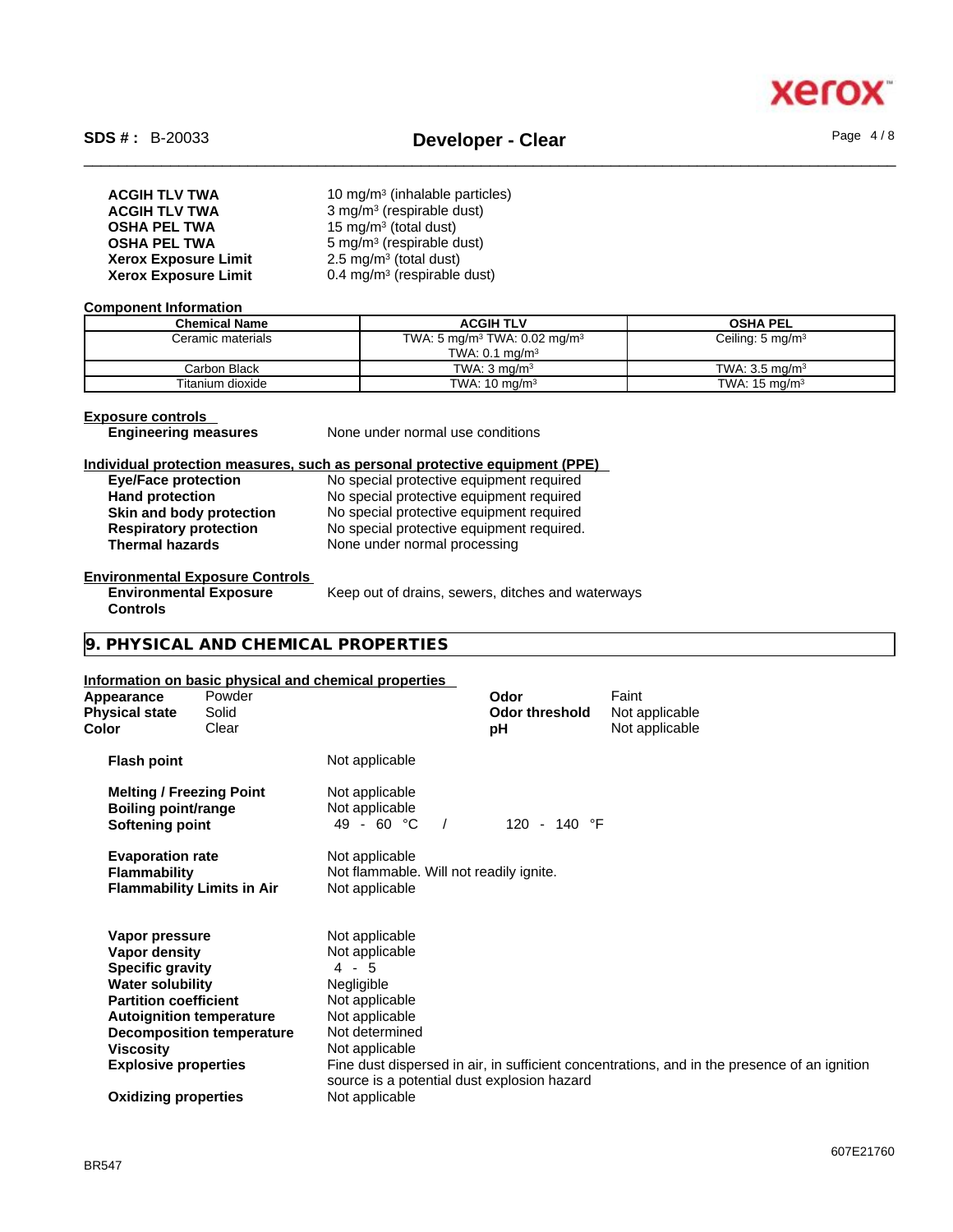#### **Other information**

None

#### **10. STABILITY AND REACTIVITY**

#### **Reactivity**

No dangerous reaction known under conditions of normal use

#### **Chemical stability**

Stable under normal conditions.

## **Possibility of hazardous reactions**

**None under normal processing Hazardous polymerization** Hazardous polymerization does not occur

#### **Conditions to avoid**

Prevent dust cloud. Fine dust dispersed in air, in sufficient concentrations, and in the presence of an ignition source is a potential dust explosion hazard.

#### **Incompatible Materials**

None

#### **Hazardous decomposition products**

None under normal use

#### **11. TOXICOLOGICAL INFORMATION**

*The toxicity data noted below is based on the test results of similar reprographic materials.* 

#### **Information on toxicological effects**

| Acute toxicity             |                                       |
|----------------------------|---------------------------------------|
| <b>Product Information</b> |                                       |
| <b>Irritation</b>          | No skin irritation, No eye irritation |
| Oral LD50                  | $> 5$ g/kg (rat)                      |
| Dermal LD50                | $> 5$ g/kg (rabbit)                   |
| <b>LC50 Inhalation</b>     | $> 5$ mg/L (rat, 4 hr)                |

#### **Component Information**

| <b>Chemical Name</b> | <b>LC50</b> Inhalation | <b>Dermal LD50</b> | Oral LD50            |
|----------------------|------------------------|--------------------|----------------------|
| Carbon Black         |                        | Rabbit<br>3 g/kg   | ์ Rat<br>15400 mg/kg |
| Titanium dioxide     |                        |                    | Rat<br>10000 mg/kg   |

| <b>Chronic toxicity</b>                                     |  |                                          |             |
|-------------------------------------------------------------|--|------------------------------------------|-------------|
| <b>Sensitization</b>                                        |  | No sensitization responses were observed |             |
| <b>Neurological Effects</b>                                 |  | No information available                 |             |
| <b>Target organ effects</b>                                 |  | None known                               |             |
| <b>CMR Effects</b>                                          |  |                                          |             |
| Not mutagenic in AMES Test<br><b>Mutagenic effects</b>      |  |                                          |             |
| <b>Reproductive toxicity</b><br>No information available    |  |                                          |             |
| See "Other Information" in this section.<br>Carcinogenicity |  |                                          |             |
| <b>Chemical Name</b>                                        |  | <b>NTP</b>                               | <b>IARC</b> |
| Carbon Black                                                |  |                                          | 2Β          |

Titanium dioxide 2B

#### **Other information**

The IARC (International Agency for Research on Cancer) has listed carbon black as "possibly carcinogenic to humans". However, Xerox has concluded that the presence of carbon black in this mixture does not present a health hazard. The IARC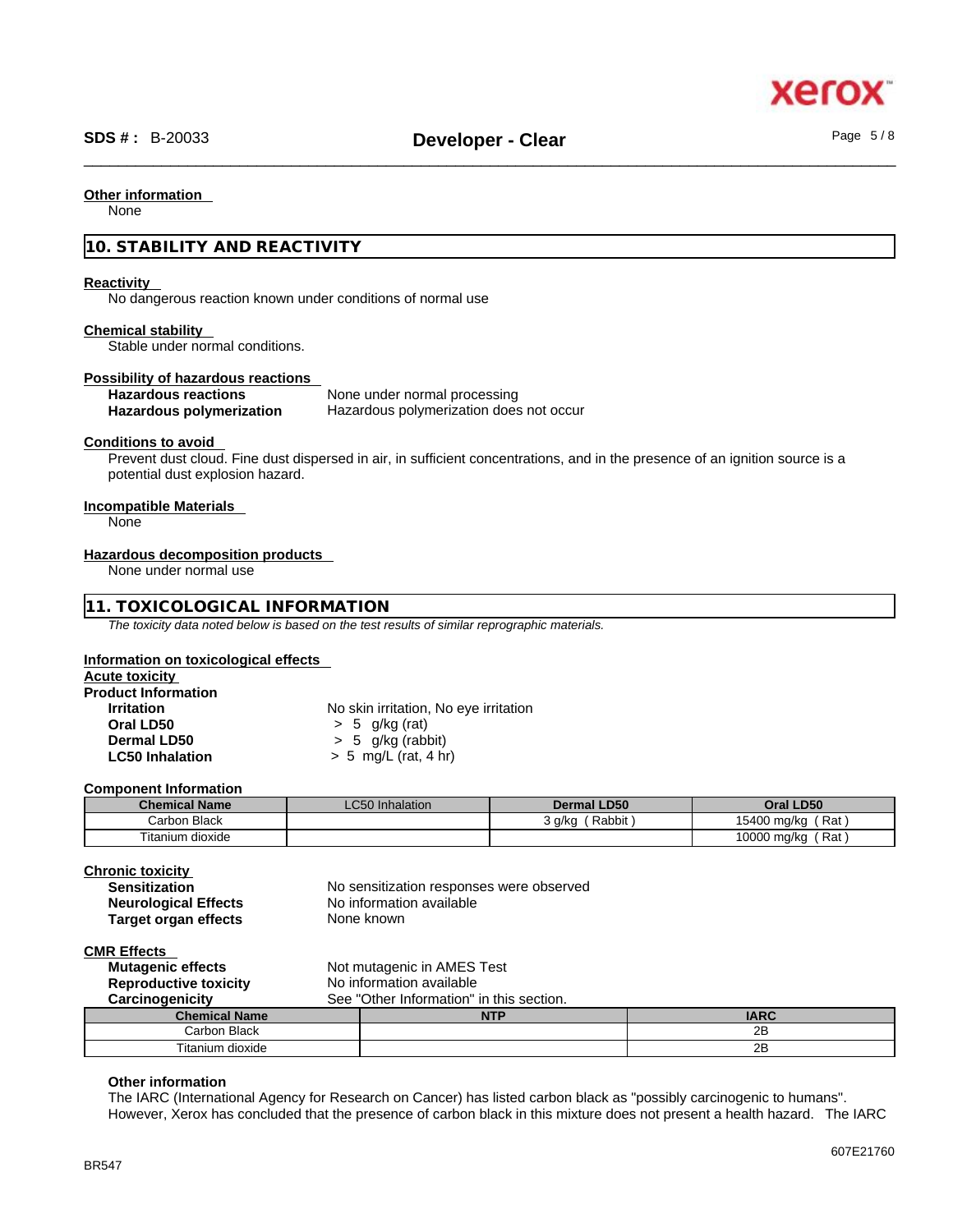

classification is based on studies evaluating pure, "free" carbon black. In contrast, toner is a formulation composed of specially prepared polymer and a small amount of carbon black (or other pigment). In the process of making toner, the small amount of carbon black becomes encapsulated within a matrix. Xerox has performed extensive testing of toner, including a chronic bioassay (test for potential carcinogenicity). Exposure to toner did not produce evidence of cancer in exposed animals. The results were submitted to regulatory agencies and published extensively.

The IARC (International Agency for Research on Cancer) has listed titanium dioxide as "possibly carcinogenic to humans". However, Xerox has concluded that the presence of titanium dioxide in this mixture does not present a health hazard. The IARC classification is based on studies in rats using high concentrations of pure, unbound TiO 2 particles of respirable size. Epidemiological studies do not suggest a carcinogenic effect in humans. In addition, the titanium dioxide in this mixture is encapsulated in a matrix or bound to the surface of the toner.

| Other toxic effects      |                |  |
|--------------------------|----------------|--|
| <b>Aspiration Hazard</b> | Not applicable |  |
| Other adverse effects    | None known     |  |

#### **Information on other hazards**

**Endocrine disrupting properties** This product does not contain any known or suspected endocrine disruptors

#### **12. ECOLOGICAL INFORMATION**

#### **Toxicity**

On available data, the mixture / preparation is not harmful to aquatic life

#### **Component Information**

| <b>Chemical Name</b> | Γoxicity to algae | Toxicitv to fish | <b>Toxicity to</b><br>microorganisms | Toxicitv to daphnia and<br>lother aquatic invertebrates |
|----------------------|-------------------|------------------|--------------------------------------|---------------------------------------------------------|
| Black<br>.Carbon     |                   |                  |                                      | $\n  ~$<br>) > 5600 ma/L 24 h<br>−∪∪∪                   |

#### **Persistence and degradability**

Not readily biodegradable

#### **Bioaccumulative potential**

Bioaccumulation is unlikely

#### **Mobility in soil**

Insoluble in water

#### **Results of PBT and vPvB assessment**

This substance is not considered to be persistent, bioaccumulating nor toxic (PBT)

#### **Endocrine disrupting properties**

The environmental impact of this product has not been fully investigated However, this preparation is not expected to present significant adverse environmental effects.

#### **Other adverse effects**

Although toner is not an aquatic toxin, microplastics may be a physical hazard to aquatic life and should not be allowed to enter drains, sewers, or waterways.

#### **13. DISPOSAL CONSIDERATIONS**

#### **Waste treatment methods**

| <b>Waste Disposal Methods</b> | Can be landfilled or incinerated, when in compliance with local regulations If incineration is<br>to be carried out, care must be exercised to prevent dust clouds forming. |
|-------------------------------|-----------------------------------------------------------------------------------------------------------------------------------------------------------------------------|
| Contaminated packaging        | No special precautions are needed in handling this material                                                                                                                 |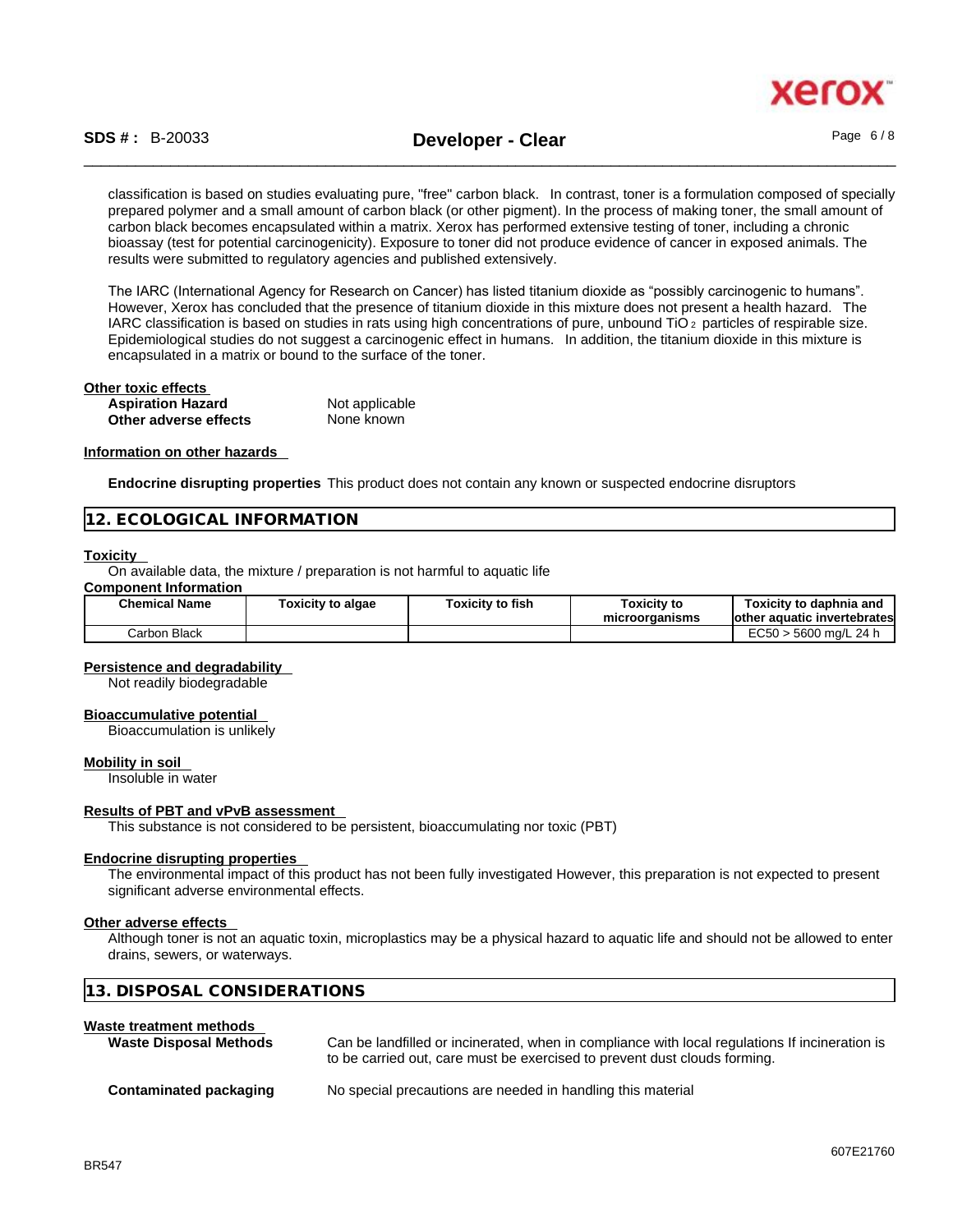

**Other information** Although toner is not an aquatic toxin, microplastics may be a physical hazard to aquatic life and should not be allowed to enter drains, sewers, or waterways.

| - -<br><b>Chemical</b><br><b>Name</b> | <b>Hazardous Waste Status</b><br>California |
|---------------------------------------|---------------------------------------------|
| $\sim$ r $\sim$ n<br>materials        | ™охіс                                       |
|                                       |                                             |

#### **14. TRANSPORT INFORMATION**

This material is not subject to regulation as a hazardous material for shipping

#### **15. REGULATORY INFORMATION**

#### **Safety, health and environmental regulations/legislation specific for the substance or mixture**

#### **OSHA Regulatory Status**

This product is an article which contains a mixture / preparation in powder form. Safety information is given for exposure to the article as sold and used by the customer. Intended use of the product is not expected to result in exposure to the mixture / preparation based on the packaging and method of dispensing.

While this material is not considered hazardous by the OSHA hazard Communication Standard (29 CFR 1910.1200), this SDS contains valuable information for the safe handling and proper use of the product. This SDS should be retained and made available to employees and other users of this product.

#### **Canada**

This product has been classified in accordance with the hazard criteria of the Hazardous Products Regulations (HPR), and the SDS contains all the information required by the HPR.

#### **International Inventories**

| <b>TSCA</b>     | Complies |
|-----------------|----------|
| <b>DSL/NDSL</b> | Complies |

### **U.S. Federal Regulations**

#### **SARA 313**

Section 313 of Title III of the Superfund Amendments and Reauthorization Act of 1986 (SARA). This product does not contain any chemicals which are subject to the reporting requirements of the Act and Title 40 of the Code of Federal Regulations, Part 372 **Clean Water Act**

This product is not regulated as a pollutant pursuant to the Clean Water Act (40 CFR 122.21 and 40 CFR 122.42).

**Clean Air Act,Section 112 Hazardous Air Pollutants (HAPs) (see 40 CFR 61)**

This product is not regulated as a hazardous air pollutant (HAPS) under Section 112 of the Clean Air Act Amendments of 1990. **CERCLA**

This material, as supplied, does not contain any substances regulated as hazardous substances under the Comprehensive Environmental Response Compensation and Liability Act (CERCLA) (40 CFR 302) or the Superfund Amendments and Reauthorization Act (SARA) (40 CFR 355). There may be specific reporting requirements at the local, regional, or state level pertaining to releases of this material

#### **US State Regulations**

#### **California Proposition 65**

Carbon black is regulated under California Proposition 65 only if in the form of "airborne, unbound particles of respirable size". Toner products do not contain carbon black in the form of "airborne, unbound particles of respirable size". Therefore, the requirements of Proposition 65 do not apply to this product.

Titanium dioxide is regulated under California Proposition 65 only if a product results in exposure in the form of "airborne, unbound particles of respirable size". Toner products do not result in exposure to titanium dioxide in the form of "airborne, unbound particles of respirable size". Therefore, the requirements of Proposition 65 do not apply to this product.

| Chemic<br>1.1<br>name<br>ннысан | .NO<br>$\sim$<br>,,,, | <b>Califorr</b><br>.<br>. .<br>70 D<br>лне |
|---------------------------------|-----------------------|--------------------------------------------|
|                                 |                       |                                            |